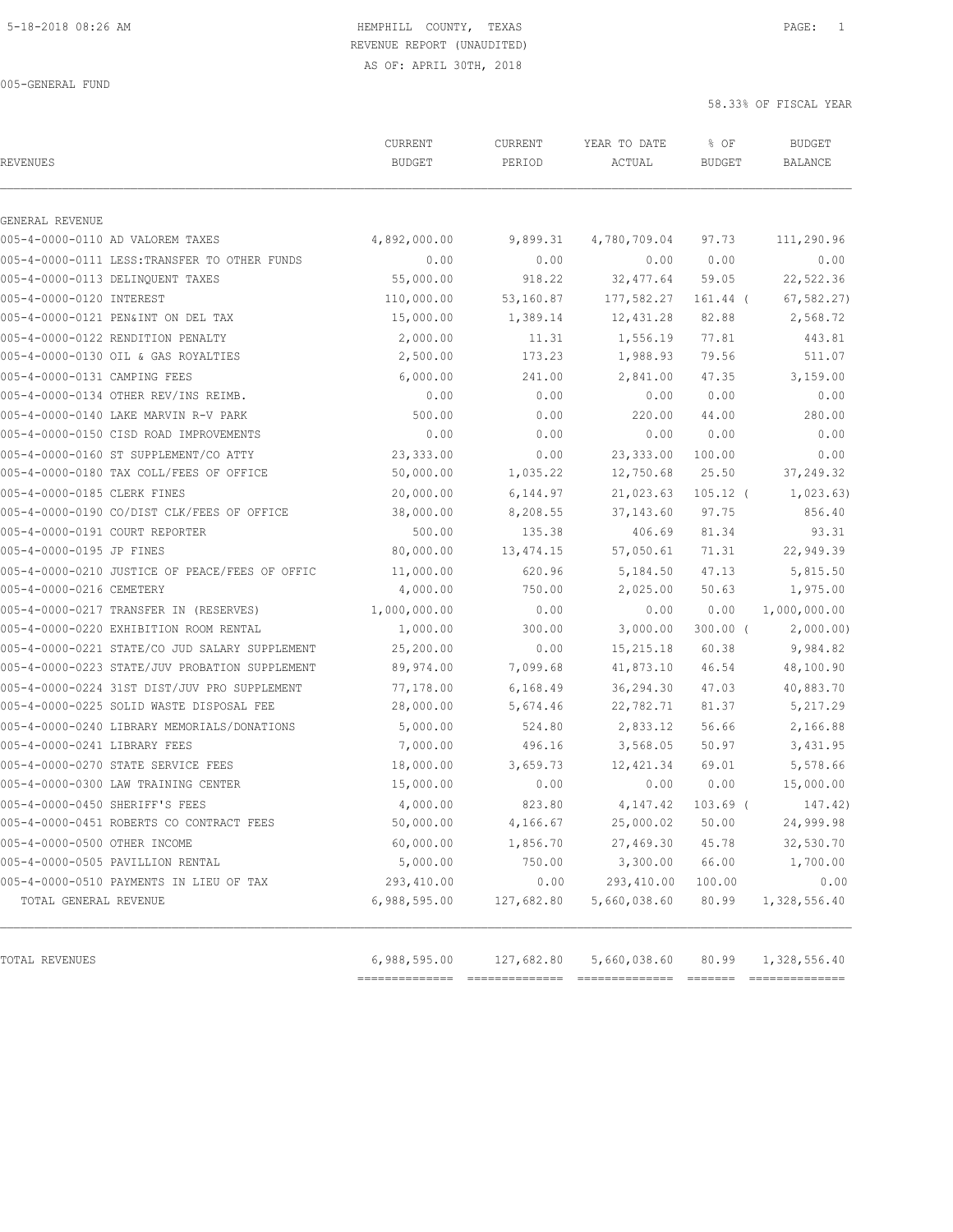008-LAW LIBRARY

| REVENUES                                   | CURRENT<br><b>BUDGET</b> | CURRENT<br>PERIOD | YEAR TO DATE<br>ACTUAL | % OF<br><b>BUDGET</b> | <b>BUDGET</b><br>BALANCE |
|--------------------------------------------|--------------------------|-------------------|------------------------|-----------------------|--------------------------|
|                                            |                          |                   |                        |                       |                          |
| GENERAL REVENUE                            |                          |                   |                        |                       |                          |
| 008-4-0000-0110 TRANSFER FROM FUND BALANCE | 5,000.00                 | 0.00              | 0.00                   | 0.00                  | 5,000.00                 |
| 008-4-0000-0550 COURT FEES-LAW/LIB         | 2,000.00                 | 385.00            | 1,365.00               | 68.25                 | 635.00                   |
| TOTAL GENERAL REVENUE                      | 7,000.00                 | 385.00            | 1,365.00               | 19.50                 | 5,635.00                 |
|                                            |                          |                   |                        |                       |                          |
| TOTAL REVENUES                             | 7,000.00                 | 385.00            | 1,365.00               | 19.50                 | 5,635.00                 |
|                                            |                          |                   |                        |                       |                          |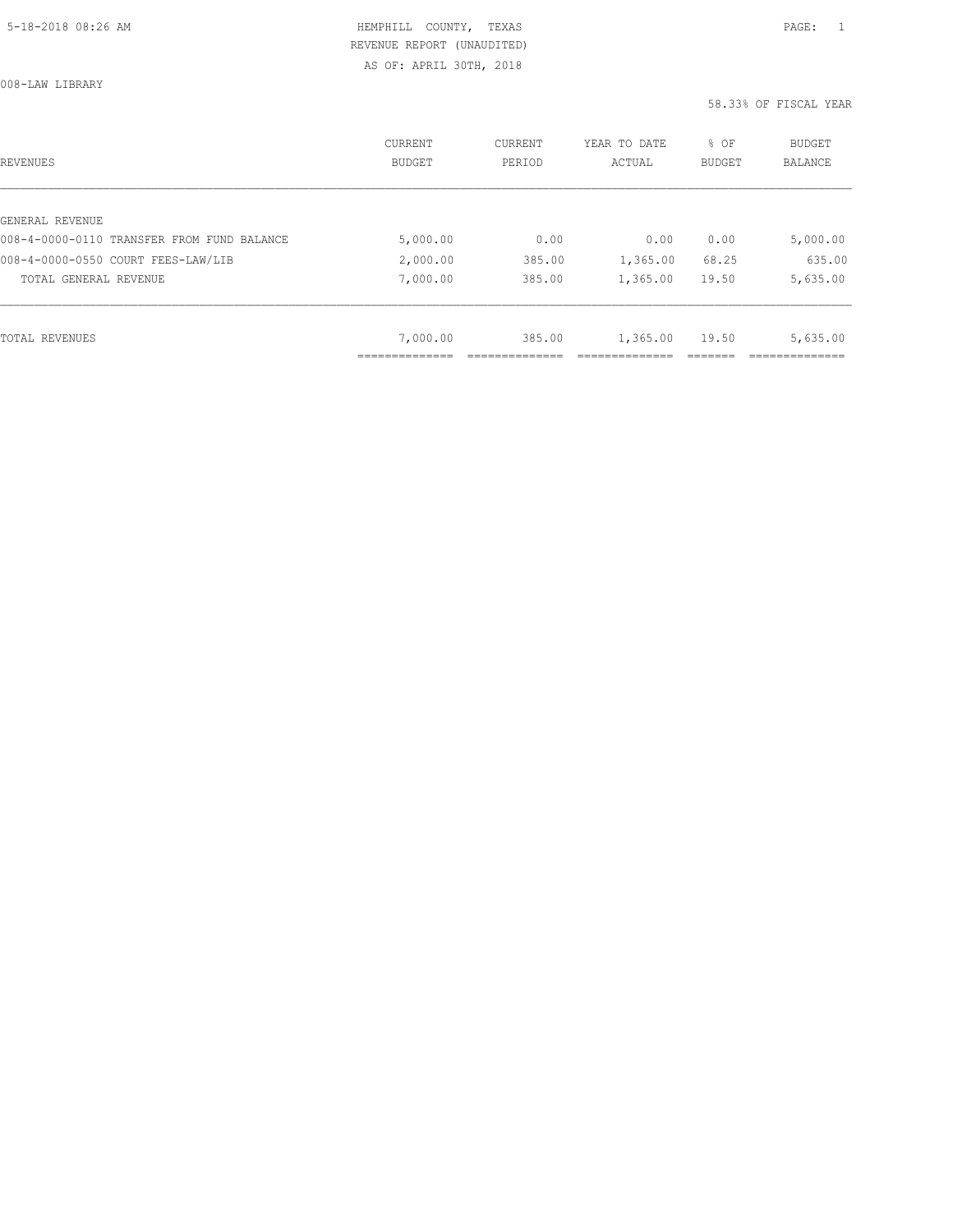009-SECURITY FEE

| REVENUES                                   | CURRENT<br><b>BUDGET</b> | CURRENT<br>PERIOD | YEAR TO DATE<br>ACTUAL | % OF<br>BUDGET | BUDGET<br><b>BALANCE</b> |
|--------------------------------------------|--------------------------|-------------------|------------------------|----------------|--------------------------|
|                                            |                          |                   |                        |                |                          |
| GENERAL REVENUE                            |                          |                   |                        |                |                          |
| 009-4-0000-0110 TRANSFER FROM FUND BALANCE | 50,000.00                | 0.00              | 0.00                   | 0.00           | 50,000.00                |
| 009-4-0000-0191 COURTHOUSE SECURITY FEE    | 3,000.00                 | 709.78            | 2,445.09               | 81.50          | 554.91                   |
| TOTAL GENERAL REVENUE                      | 53,000.00                | 709.78            | 2,445.09               | 4.61           | 50,554.91                |
|                                            |                          |                   |                        |                |                          |
| TOTAL REVENUES                             | 53,000.00                | 709.78            | 2,445.09               | 4.61           | 50,554.91                |
|                                            | ____________             |                   |                        |                |                          |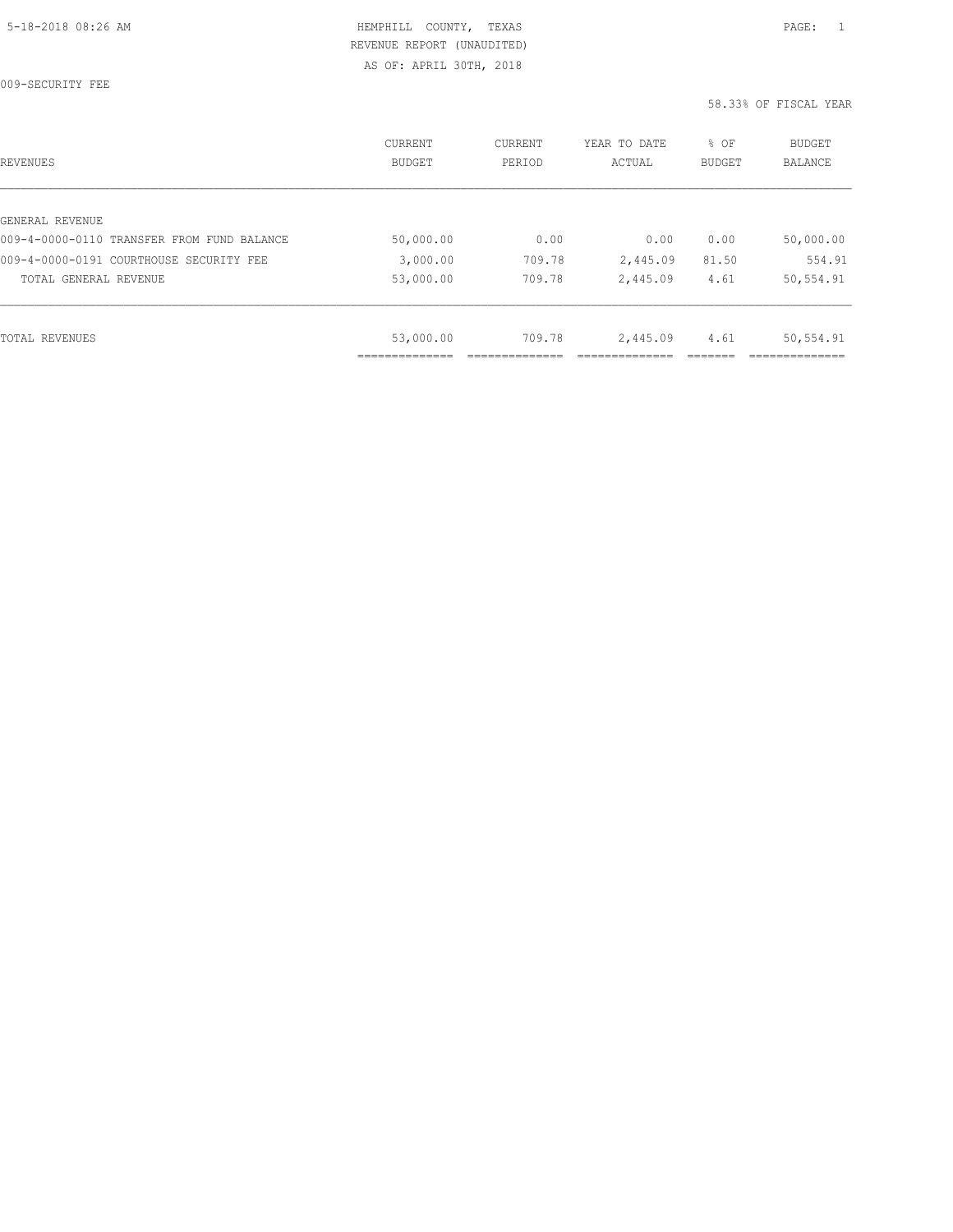| REVENUES                                   | CURRENT<br><b>BUDGET</b>     | CURRENT<br>PERIOD | YEAR TO DATE<br>ACTUAL | % OF<br><b>BUDGET</b> | <b>BUDGET</b><br><b>BALANCE</b> |
|--------------------------------------------|------------------------------|-------------------|------------------------|-----------------------|---------------------------------|
|                                            |                              |                   |                        |                       |                                 |
| GENERAL REVENUE                            |                              |                   |                        |                       |                                 |
| 010-4-0000-0110 AD VALOREM TAX TRANSFER    | 70,000.00                    | 0.00              | 0.00                   | 0.00                  | 70,000.00                       |
| 010-4-0000-0120 INTEREST-AIRPORT           | 400.00                       | 21.65             | 160.11                 | 40.03                 | 239.89                          |
| 010-4-0000-0320 CHAMBER OF COMMERCE        | 1,920.00                     | 960.00            | 960.00                 | 50.00                 | 960.00                          |
| 010-4-0000-0325 FUEL SALES                 | 130,000.00                   | 7,633.21          | 74,850.31              | 57.58                 | 55,149.69                       |
| 010-4-0000-0326 RENT-HANGARS               | 6,000.00                     | 805.00            | 2,180.00               | 36.33                 | 3,820.00                        |
| 010-4-0000-0500 OTHER RECEIPTS             | 0.00                         | 0.00              | 0.00                   | 0.00                  | 0.00                            |
| 010-4-0000-0510 REIMBURSEMENT FROM STATE   | 2,000.00                     | 0.00              | 0.00                   | 0.00                  | 2,000.00                        |
| 010-4-0000-0600 TRANSFER FROM FUND BALANCE | 0.00                         | 0.00              | 0.00                   | 0.00                  | 0.00                            |
| TOTAL GENERAL REVENUE                      | 210,320.00                   | 9,419.86          | 78,150.42              | 37.16                 | 132,169.58                      |
|                                            |                              |                   |                        |                       |                                 |
| TOTAL REVENUES                             | 210,320.00<br>============== | 9,419.86          | 78,150.42              | 37.16                 | 132,169.58                      |
|                                            |                              |                   |                        |                       |                                 |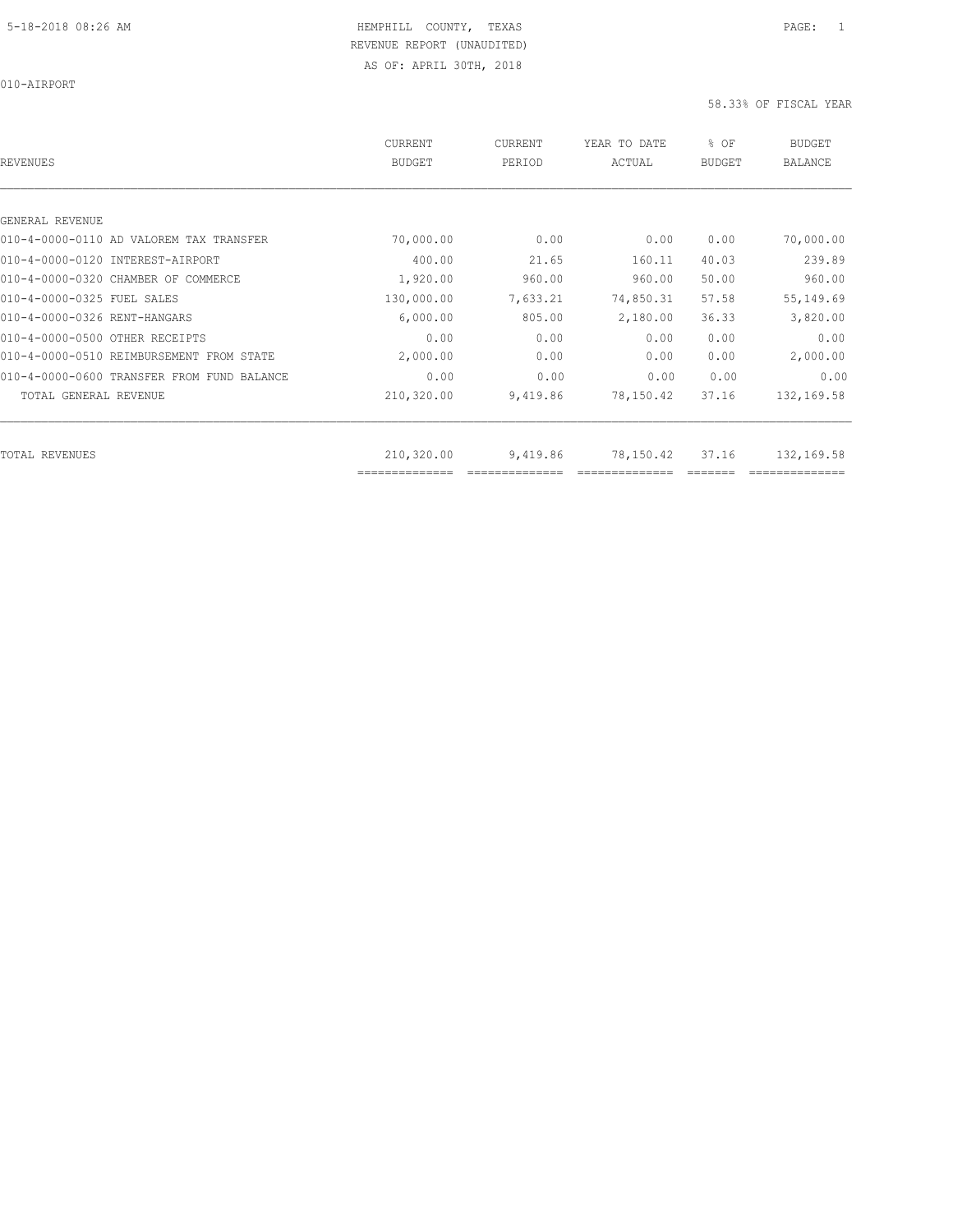| <b>REVENUES</b>                                | <b>CURRENT</b><br><b>BUDGET</b> | CURRENT<br>PERIOD | YEAR TO DATE<br>ACTUAL | % OF<br><b>BUDGET</b> | <b>BUDGET</b><br><b>BALANCE</b> |
|------------------------------------------------|---------------------------------|-------------------|------------------------|-----------------------|---------------------------------|
|                                                |                                 |                   |                        |                       |                                 |
| GENERAL REVENUE                                |                                 |                   |                        |                       |                                 |
| 011-4-0000-0110 TRANSFER FROM FUND BALANCE     | 85,000.00                       | 0.00              | 0.00                   | 0.00                  | 85,000.00                       |
| 011-4-0000-0120 INTEREST                       | 1,000.00                        | 946.12            | 946.12                 | 94.61                 | 53.88                           |
| 011-4-0000-0121 PEN&INT ON DEL TAX             | 800.00                          | 76.89             | 642.59                 | 80.32                 | 157.41                          |
| 011-4-0000-0122 RENDITION PENALTY              | 50.00                           | 0.63              | 86.44                  | 172.88 (              | 36.44)                          |
| 011-4-0000-0280 FARM TO MARKET TAXES           | 272,000.00                      | 557.62            | 266,820.35             | 98.10                 | 5,179.65                        |
| 011-4-0000-0281 DELINQUENT TAXES               | 2,000.00                        | 50.92             | 1,395.59               | 69.78                 | 604.41                          |
| 011-4-0000-0290 LATERAL ROAD                   | 2,100.00                        | 0.00              | 2,088.33               | 99.44                 | 11.67                           |
| 011-4-0000-0295 BANKHEAD-JONES FARM TENANT ACT | 2,200.00                        | 1,719.59          | 1,719.59               | 78.16                 | 480.41                          |
| 011-4-0000-0300 AUTO REGISTRATION              | 44,000.00                       | 5,334.08          | 25,854.02              | 58.76                 | 18,145.98                       |
| 011-4-0000-0500 OTHER RECEIPTS                 | 3,000.00                        | 187.50            | 5,021.08               | 167.37 <sup>0</sup>   | 2,021.08                        |
| 011-4-0000-0510 GRANT FUNDS                    | 0.00                            | 0.00              | 0.00                   | 0.00                  | 0.00                            |
| TOTAL GENERAL REVENUE                          | 412,150.00                      | 8,873.35          | 304,574.11             | 73.90                 | 107,575.89                      |
| TOTAL REVENUES                                 | 412,150.00                      | 8,873.35          | 304,574.11             | 73.90                 | 107,575.89                      |
|                                                | ==============                  |                   |                        |                       |                                 |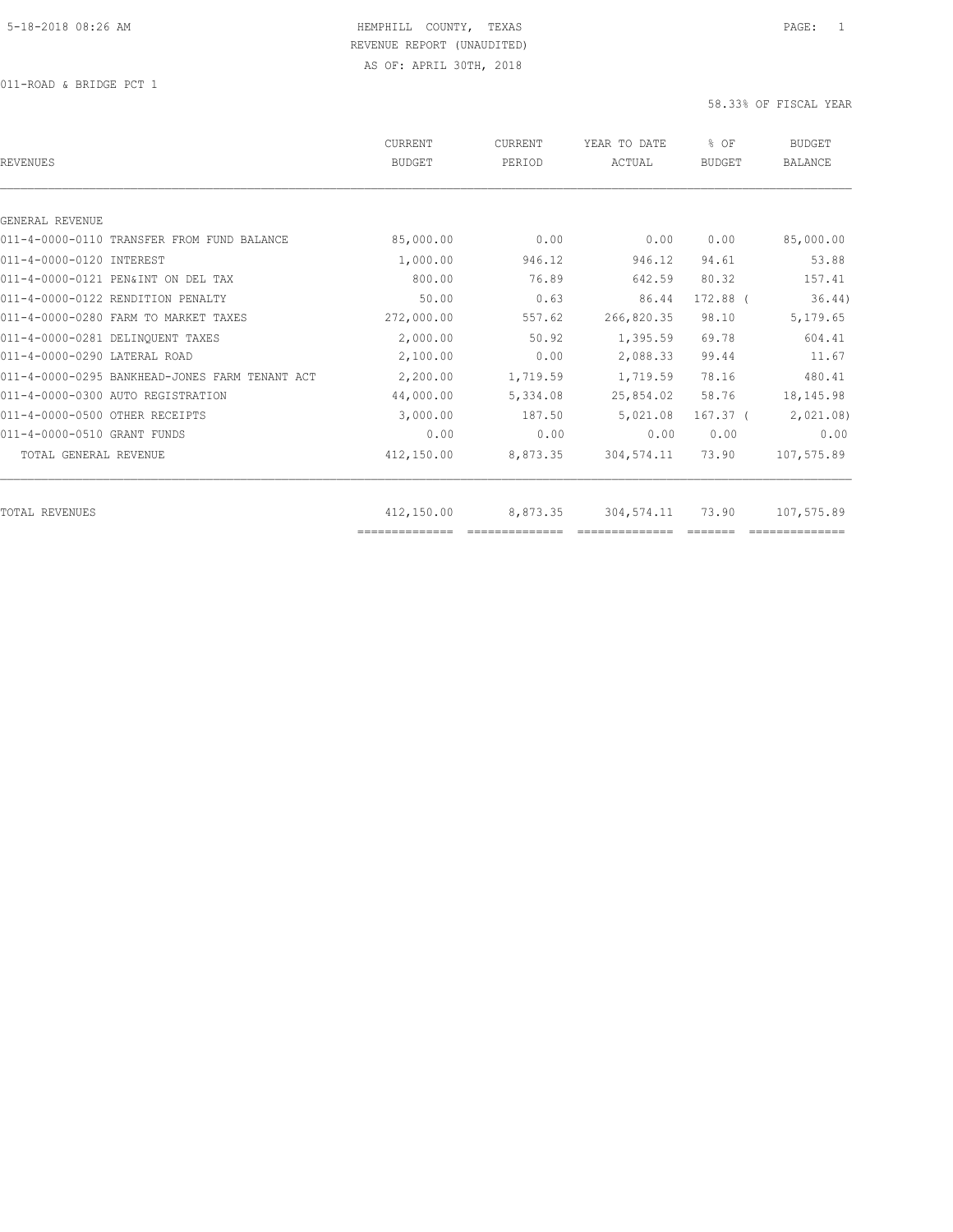| <b>REVENUES</b>                                | <b>CURRENT</b><br><b>BUDGET</b> | CURRENT<br>PERIOD | YEAR TO DATE<br>ACTUAL | % OF<br><b>BUDGET</b> | <b>BUDGET</b><br><b>BALANCE</b> |
|------------------------------------------------|---------------------------------|-------------------|------------------------|-----------------------|---------------------------------|
|                                                |                                 |                   |                        |                       |                                 |
| GENERAL REVENUE                                |                                 |                   |                        |                       |                                 |
| 012-4-0000-0110 TRANSFER FROM FUND BALANCE     | 50,000.00                       | 0.00              | 0.00                   | 0.00                  | 50,000.00                       |
| 012-4-0000-0120 INTEREST                       | 1,000.00                        | 1,330.56          | 1,330.56               | $133.06$ (            | 330.56)                         |
| 012-4-0000-0121 PEN&INT ON DEL TAX             | 800.00                          | 81.55             | 681.55                 | 85.19                 | 118.45                          |
| 012-4-0000-0122 RENDITION PENALTY              | 50.00                           | 0.67              | 91.76                  | 183.52 (              | 41.76)                          |
| 012-4-0000-0280 FARM TO MARKET TAXES           | 289,000.00                      | 591.40            | 282,991.35             | 97.92                 | 6,008.65                        |
| 012-4-0000-0281 DELINOUENT TAXES               | 2,000.00                        | 54.00             | 1,480.27               | 74.01                 | 519.73                          |
| 012-4-0000-0290 LATERAL ROAD                   | 2,500.00                        | 0.00              | 2,214.89               | 88.60                 | 285.11                          |
| 012-4-0000-0295 BANKHEAD-JONES FARM TENANT ACT | 2,300.00                        | 1,823.80          | 1,823.80               | 79.30                 | 476.20                          |
| 012-4-0000-0300 AUTO REGISTRATION              | 47,000.00                       | 5,657.37          | 27,421.01              | 58.34                 | 19,578.99                       |
| 012-4-0000-0350 ROAD CROSSING PERMITS          | 200.00                          | 0.00              | 0.00                   | 0.00                  | 200.00                          |
| 012-4-0000-0500 OTHER RECEIPTS                 | 3,000.00                        | 0.00              | 5,336.53               | 177.88 (              | 2,336.53                        |
| TOTAL GENERAL REVENUE                          | 397,850.00                      | 9,539.35          | 323, 371.72            | 81.28                 | 74,478.28                       |
| <b>TOTAL REVENUES</b>                          | 397,850.00                      | 9,539.35          | 323, 371.72            | 81.28                 | 74,478.28                       |
|                                                | ==============                  |                   |                        |                       |                                 |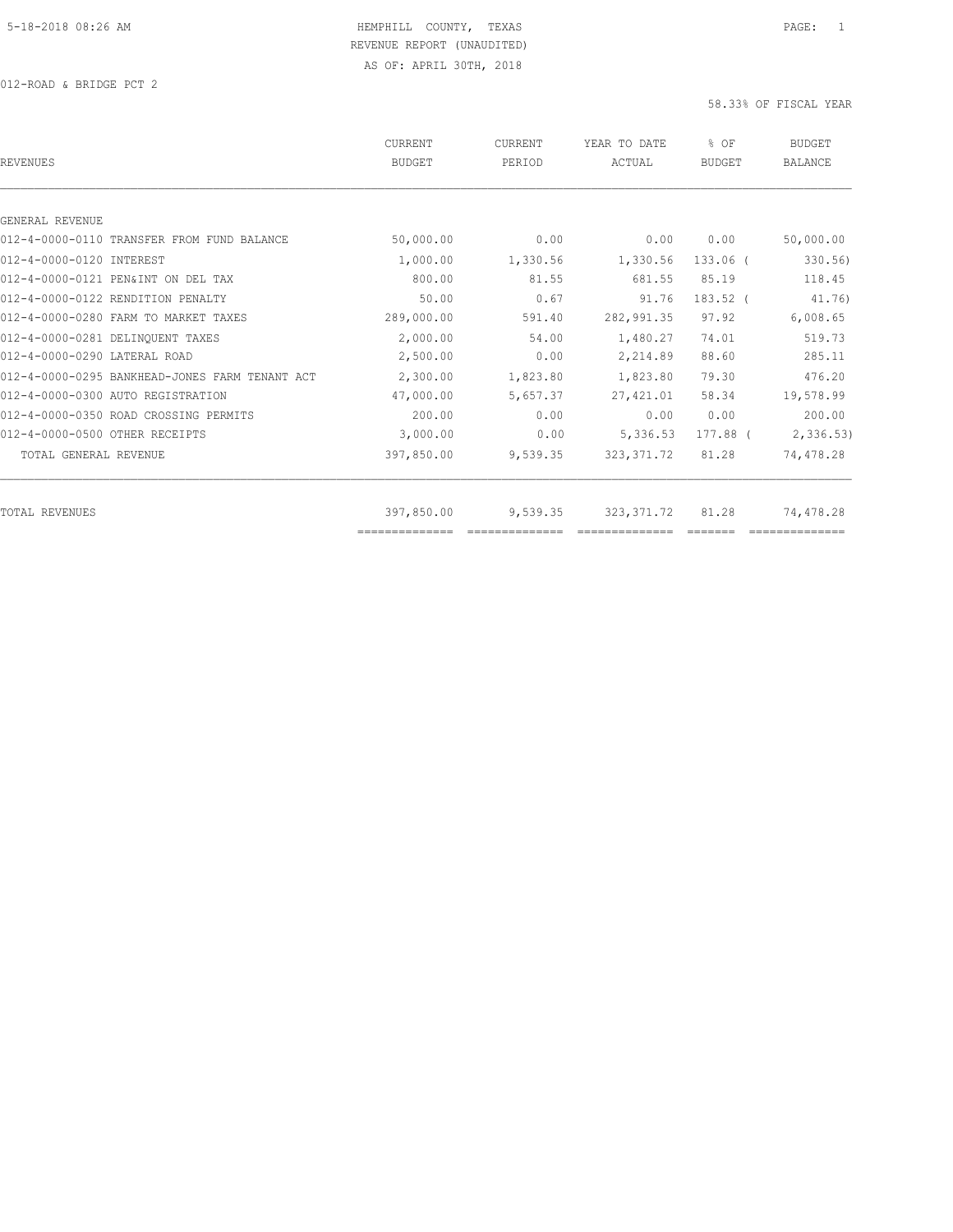013-ROAD & BRIDGE PCT 3

| <b>REVENUES</b>                                | <b>CURRENT</b><br><b>BUDGET</b> | CURRENT<br>PERIOD                                                                                                                                                                                                                                                                                                                                                                                                                                             | YEAR TO DATE<br>ACTUAL | % OF<br><b>BUDGET</b> | <b>BUDGET</b><br><b>BALANCE</b> |
|------------------------------------------------|---------------------------------|---------------------------------------------------------------------------------------------------------------------------------------------------------------------------------------------------------------------------------------------------------------------------------------------------------------------------------------------------------------------------------------------------------------------------------------------------------------|------------------------|-----------------------|---------------------------------|
|                                                |                                 |                                                                                                                                                                                                                                                                                                                                                                                                                                                               |                        |                       |                                 |
| GENERAL REVENUE                                |                                 |                                                                                                                                                                                                                                                                                                                                                                                                                                                               |                        |                       |                                 |
| 013-4-0000-0110 TRANSFER FROM FUND BALANCE     | 159,673.00                      | 0.00                                                                                                                                                                                                                                                                                                                                                                                                                                                          | 0.00                   | 0.00                  | 159,673.00                      |
| 013-4-0000-0120 INTEREST                       | 1,000.00                        | 1,264.02                                                                                                                                                                                                                                                                                                                                                                                                                                                      | 1,264.02               | $126.40$ (            | 264.02)                         |
| 013-4-0000-0121 PEN&INT ON DEL TAX             | 1,500.00                        | 163.09                                                                                                                                                                                                                                                                                                                                                                                                                                                        | 1,363.20               | 90.88                 | 136.80                          |
| 013-4-0000-0122 RENDITION PENALTY              | 100.00                          | 1.34                                                                                                                                                                                                                                                                                                                                                                                                                                                          | 183.50                 | $183.50$ $($          | 83.50)                          |
| 013-4-0000-0280 FARM TO MARKET TAXES           | 577,600.00                      | 1,182.82                                                                                                                                                                                                                                                                                                                                                                                                                                                      | 565,982.75             | 97.99                 | 11,617.25                       |
| 013-4-0000-0281 DELINQUENT TAXES               | 4,000.00                        | 108.03                                                                                                                                                                                                                                                                                                                                                                                                                                                        | 2,960.59               | 74.01                 | 1,039.41                        |
| 013-4-0000-0290 LATERAL ROAD                   | 4,000.00                        | 0.00                                                                                                                                                                                                                                                                                                                                                                                                                                                          | 4,429.79               | $110.74$ (            | 429.79)                         |
| 013-4-0000-0295 BANKHEAD-JONES FARM TENANT ACT | 5,000.00                        | 3,647.60                                                                                                                                                                                                                                                                                                                                                                                                                                                      | 3,647.60               | 72.95                 | 1,352.40                        |
| 013-4-0000-0300 AUTO REGISTRATION              | 93,000.00                       | 11,314.74                                                                                                                                                                                                                                                                                                                                                                                                                                                     | 54,841.90              | 58.97                 | 38,158.10                       |
| 013-4-0000-0350 ROAD CROSSING PERMITS          | 500.00                          | 0.00                                                                                                                                                                                                                                                                                                                                                                                                                                                          | 187.50                 | 37.50                 | 312.50                          |
| 013-4-0000-0500 OTHER RECEIPTS                 | 1,000.00                        | 0.00                                                                                                                                                                                                                                                                                                                                                                                                                                                          |                        | 83,897.16 8,389.72 (  | 82,897.16)                      |
| 013-4-0000-0510 GRANT FUNDS                    | 0.00                            | 0.00                                                                                                                                                                                                                                                                                                                                                                                                                                                          | 0.00                   | 0.00                  | 0.00                            |
| TOTAL GENERAL REVENUE                          | 847,373.00                      | 17,681.64                                                                                                                                                                                                                                                                                                                                                                                                                                                     | 718,758.01             | 84.82                 | 128,614.99                      |
| <b>TOTAL REVENUES</b>                          | 847,373.00                      | 17,681.64                                                                                                                                                                                                                                                                                                                                                                                                                                                     | 718,758.01             | 84.82                 | 128,614.99                      |
|                                                |                                 | $\begin{array}{c} \multicolumn{2}{c} {\textbf{2.5}} \multicolumn{2}{c} {\textbf{2.5}} \multicolumn{2}{c} {\textbf{2.5}} \multicolumn{2}{c} {\textbf{2.5}} \multicolumn{2}{c} {\textbf{2.5}} \multicolumn{2}{c} {\textbf{2.5}} \multicolumn{2}{c} {\textbf{2.5}} \multicolumn{2}{c} {\textbf{2.5}} \multicolumn{2}{c} {\textbf{2.5}} \multicolumn{2}{c} {\textbf{2.5}} \multicolumn{2}{c} {\textbf{2.5}} \multicolumn{2}{c} {\textbf{2.5}} \multicolumn{2}{c}$ |                        |                       |                                 |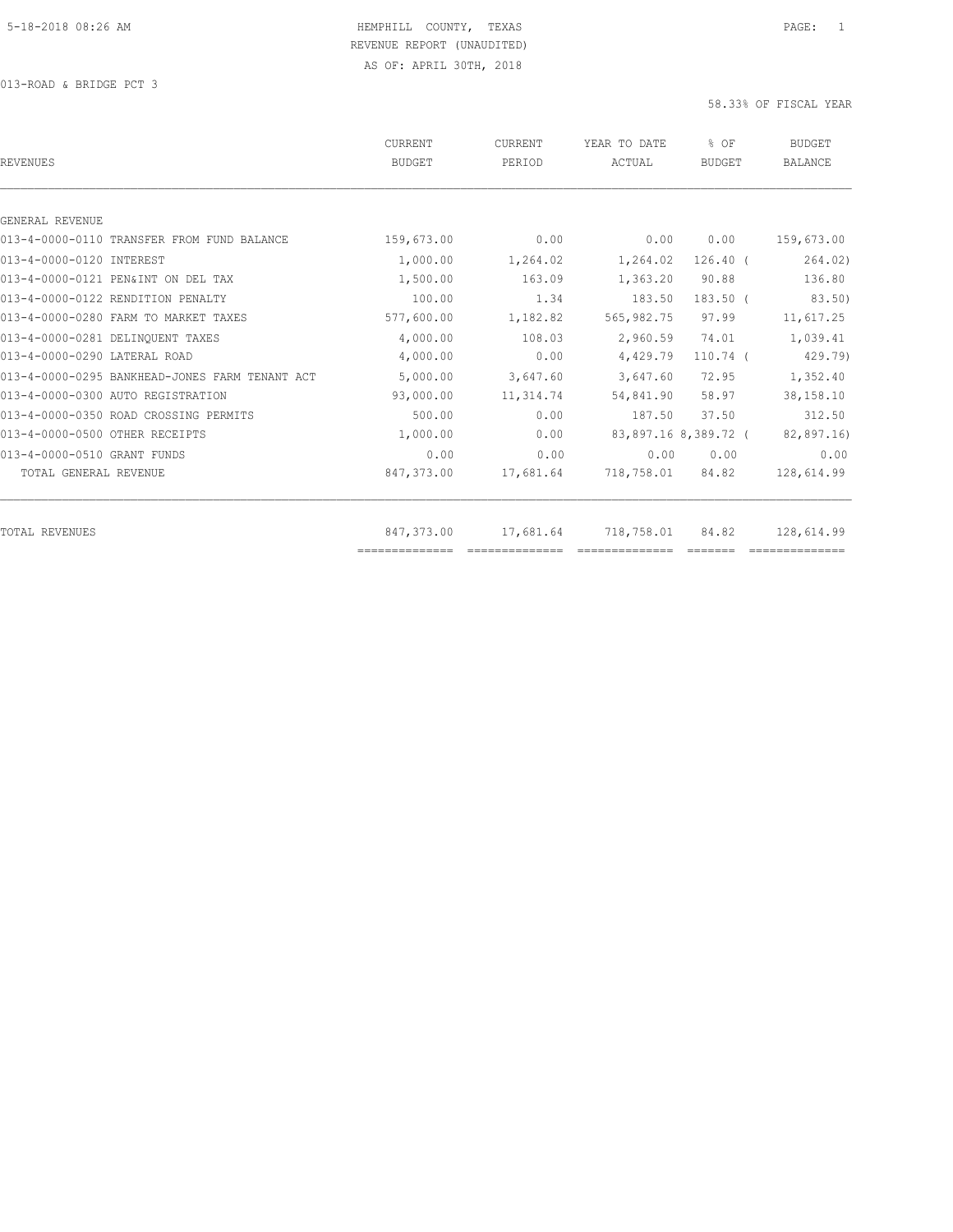| <b>REVENUES</b>                                | CURRENT<br><b>BUDGET</b> | <b>CURRENT</b><br>PERIOD | YEAR TO DATE<br>ACTUAL | % OF<br><b>BUDGET</b> | <b>BUDGET</b><br><b>BALANCE</b> |
|------------------------------------------------|--------------------------|--------------------------|------------------------|-----------------------|---------------------------------|
|                                                |                          |                          |                        |                       |                                 |
| GENERAL REVENUE                                |                          |                          |                        |                       |                                 |
| 014-4-0000-0110 TRANSFER FROM FUND BALANCE     | 50,000.00                | 0.00                     | 0.00                   | 0.00                  | 50,000.00                       |
| 014-4-0000-0120 INTEREST                       | 1,000.00                 | 1,280.25                 | 1,280.25               | $128.03$ (            | 280.25                          |
| 014-4-0000-0121 PEN&INT ON DEL TAX             | 1,500.00                 | 144.45                   | 1,207.38               | 80.49                 | 292.62                          |
| 014-4-0000-0122 RENDITION PENALTY              | 100.00                   | 1.18                     | 162.53                 | $162.53$ (            | 62.53)                          |
| 014-4-0000-0280 FARM TO MARKET TAXES           | 511,600.00               | 1,047.63                 | 501,299.01             | 97.99                 | 10,300.99                       |
| 014-4-0000-0281 DELINOUENT TAXES               | 3,500.00                 | 95.69                    | 2,622.22               | 74.92                 | 877.78                          |
| 014-4-0000-0290 LATERAL ROAD                   | 4,000.00                 | 0.00                     | 3,923.52               | 98.09                 | 76.48                           |
| 014-4-0000-0295 BANKHEAD-JONES FARM TENANT ACT | 4,000.00                 | 3,230.73                 | 3,230.73               | 80.77                 | 769.27                          |
| 014-4-0000-0300 AUTO REGISTRATION              | 84,000.00                | 10,021.63                | 48,574.28              | 57.83                 | 35, 425.72                      |
| 014-4-0000-0350 ROAD CROSSING PERMITS          | 0.00                     | 0.00                     | 375.00                 | $0.00$ (              | 375.00                          |
| 014-4-0000-0500 OTHER RECEIPTS                 | 1,000.00                 | 397.00                   |                        | 17,564.26 1,756.43 (  | 16, 564.26                      |
| 014-4-0000-0510 GRANT FUNDS                    | 0.00                     | 0.00                     | 0.00                   | 0.00                  | 0.00                            |
| TOTAL GENERAL REVENUE                          | 660,700.00               | 16,218.56                | 580,239.18             | 87.82                 | 80,460.82                       |
| <b>TOTAL REVENUES</b>                          | 660,700.00               | 16,218.56                | 580, 239.18            | 87.82                 | 80,460.82                       |
|                                                | ==============           |                          |                        |                       |                                 |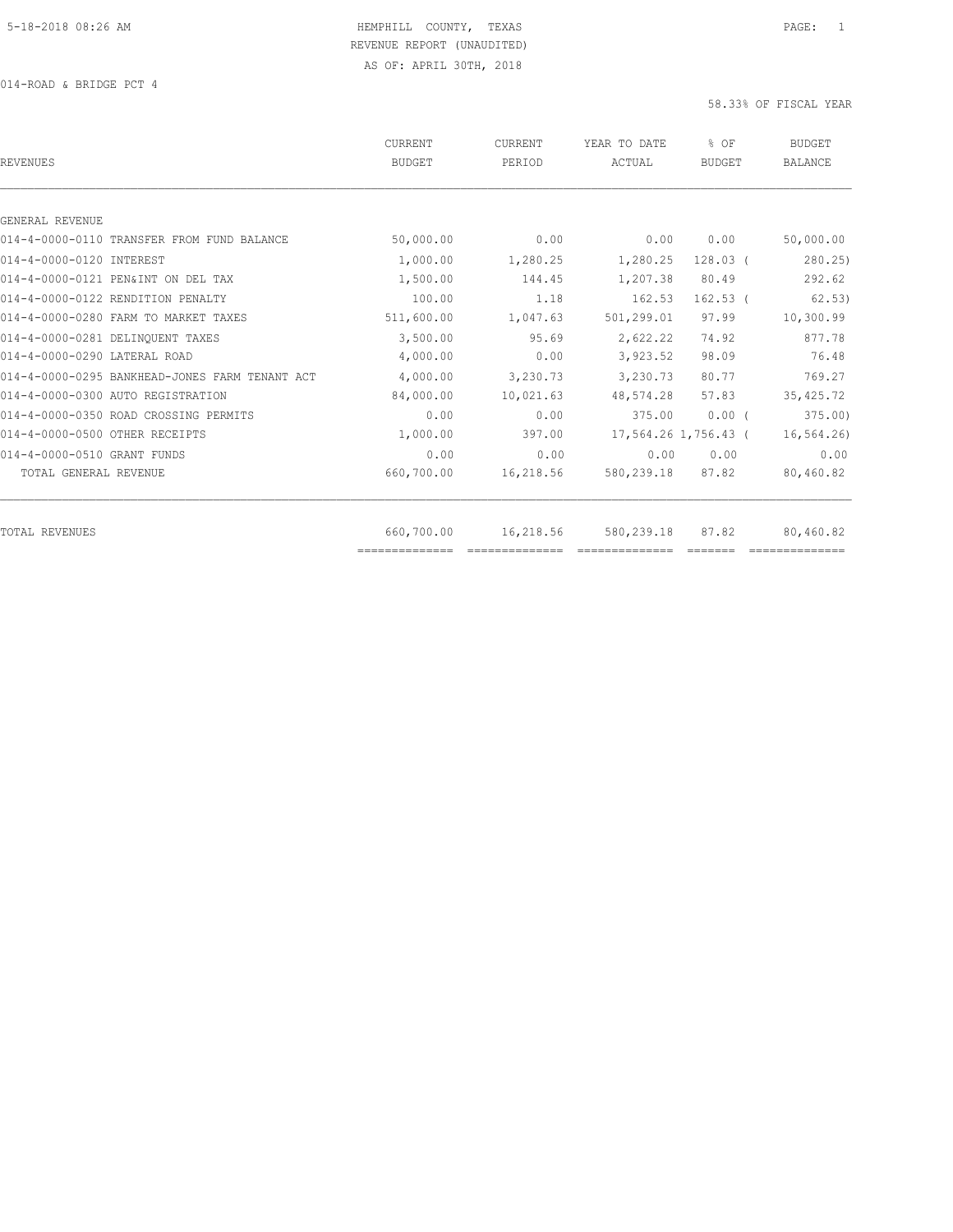AS OF: APRIL 30TH, 2018

| REVENUES                                       | <b>CURRENT</b><br><b>BUDGET</b> | CURRENT<br>PERIOD | YEAR TO DATE<br>ACTUAL | % OF<br>BUDGET | BUDGET<br>BALANCE |
|------------------------------------------------|---------------------------------|-------------------|------------------------|----------------|-------------------|
|                                                |                                 |                   |                        |                |                   |
| GENERAL REVENUE                                |                                 |                   |                        |                |                   |
| 022-4-0000-0110 TRANSFER FROM FUND BALANCE     | 60,000.00                       | 0.00              | 0.00                   | 0.00           | 60,000.00         |
| 022-4-0000-0191 COUNTY RECORDS PRESERVATION FE | 5,000.00                        | 1,719.88          | 3,477.30               | 69.55          | 1,522.70          |
| TOTAL GENERAL REVENUE                          | 65,000.00                       | 1,719.88          | 3,477.30               | 5.35           | 61,522.70         |
|                                                |                                 |                   |                        |                |                   |
| TOTAL REVENUES                                 | 65,000.00                       | 1,719.88          | 3,477.30               | 5.35           | 61,522.70         |
|                                                |                                 |                   |                        |                |                   |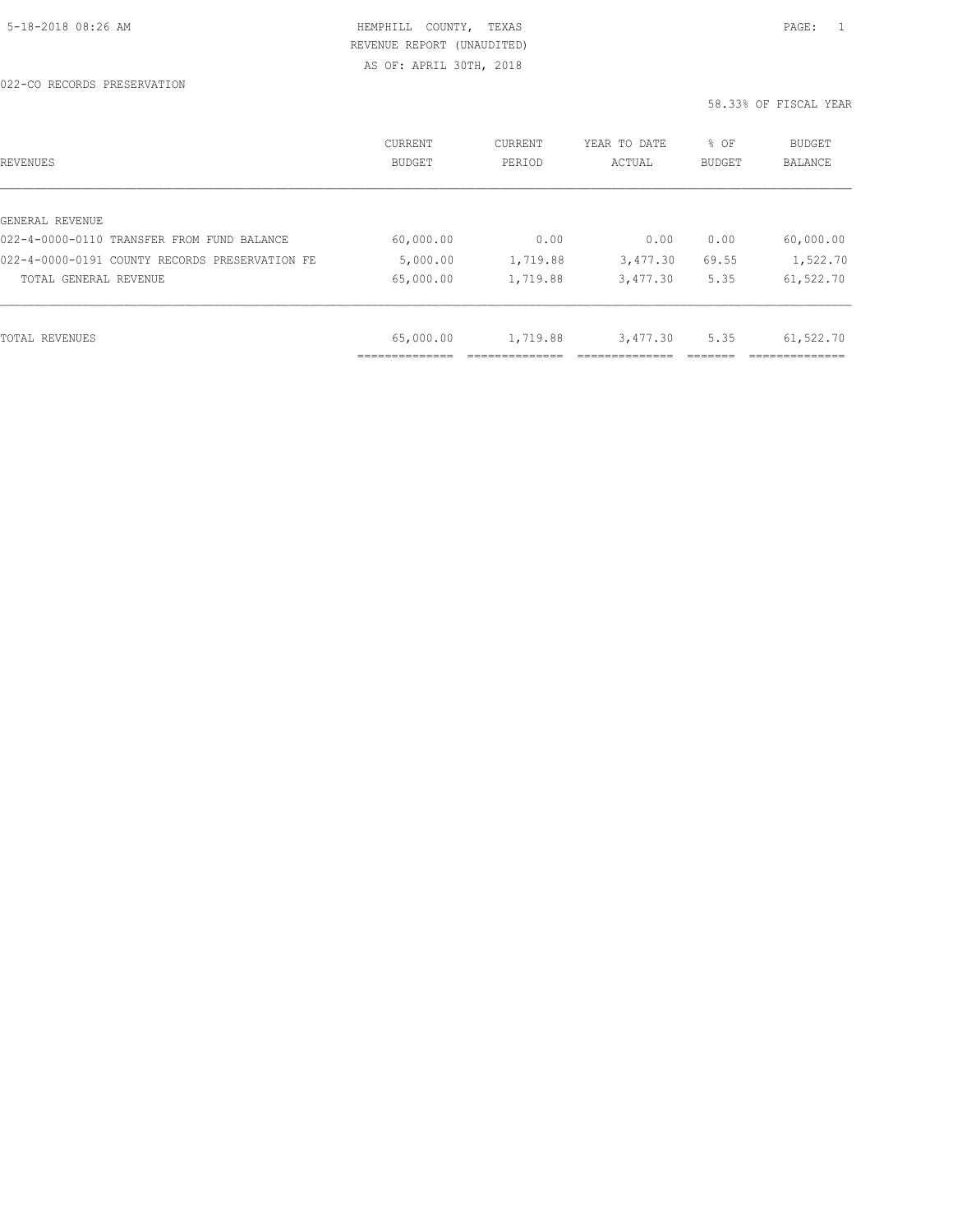AS OF: APRIL 30TH, 2018

| REVENUES                                      | CURRENT<br><b>BUDGET</b> | CURRENT<br>PERIOD | YEAR TO DATE<br>ACTUAL | % OF<br>BUDGET | BUDGET<br>BALANCE |
|-----------------------------------------------|--------------------------|-------------------|------------------------|----------------|-------------------|
|                                               |                          |                   |                        |                |                   |
| GENERAL REVENUE                               |                          |                   |                        |                |                   |
| 023-4-0000-0110 TRANSFER FROM FUND BALANCE    | 3,000.00                 | 0.00              | 0.00                   | 0.00           | 3,000.00          |
| 023-4-0000-0191 REV-CLK'S RECORD PRESERVATION | 800.00                   | 226.82            | 630.89                 | 78.86          | 169.11            |
| TOTAL GENERAL REVENUE                         | 3,800.00                 | 226.82            | 630.89                 | 16.60          | 3,169.11          |
|                                               |                          |                   |                        |                |                   |
| TOTAL REVENUES                                | 3,800.00                 | 226.82            | 630.89                 | 16.60          | 3,169.11          |
|                                               |                          |                   |                        |                |                   |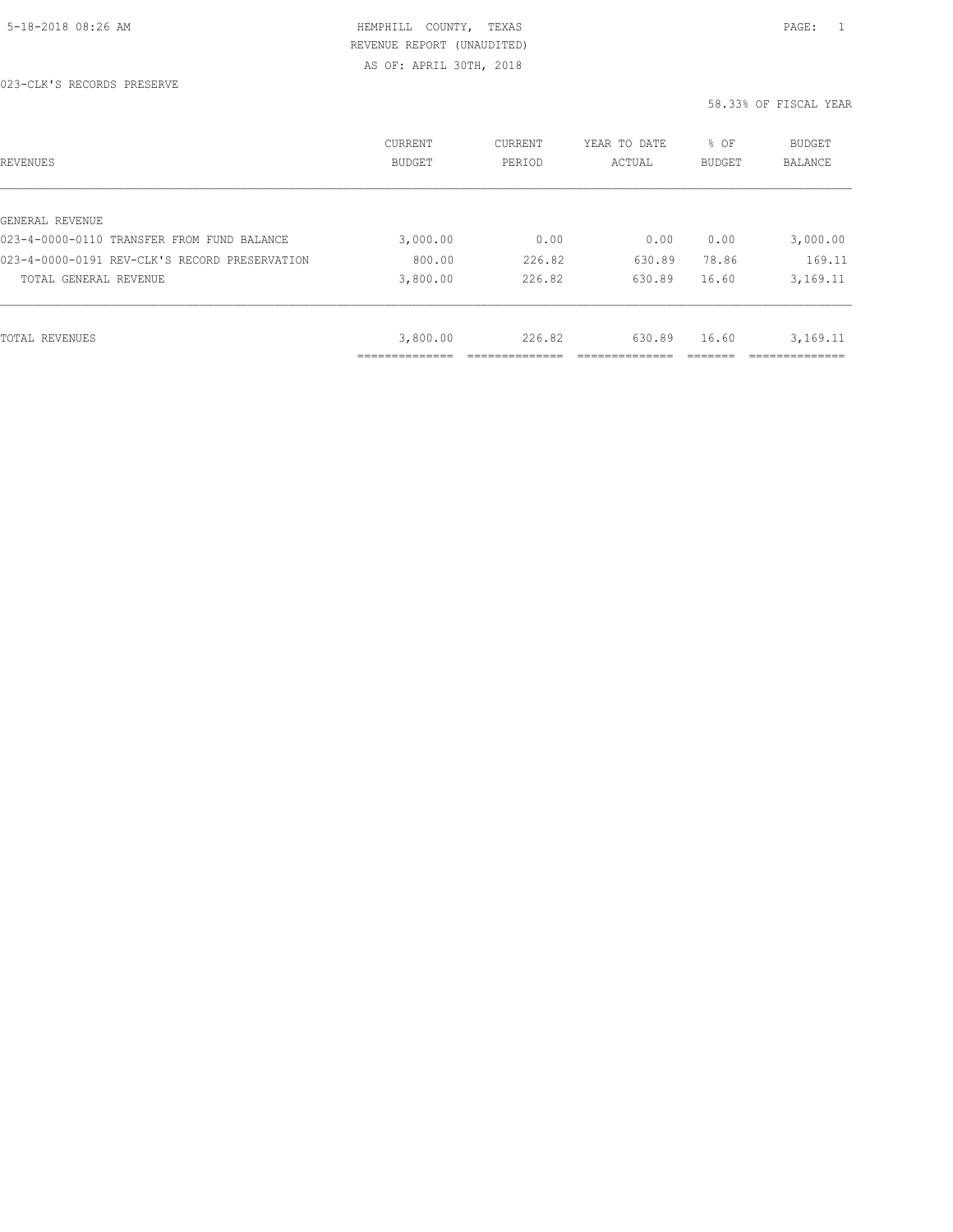AS OF: APRIL 30TH, 2018

| REVENUES                                   | CURRENT<br><b>BUDGET</b> | CURRENT<br>PERIOD | YEAR TO DATE<br>ACTUAL | % OF<br>BUDGET | <b>BUDGET</b><br>BALANCE |
|--------------------------------------------|--------------------------|-------------------|------------------------|----------------|--------------------------|
|                                            |                          |                   |                        |                |                          |
| GENERAL REVENUE                            |                          |                   |                        |                |                          |
| 024-4-0000-0110 TRANSFER FROM FUND BALANCE | 7,000.00                 | 0.00              | 0.00                   | 0.00           | 7,000.00                 |
| 024-4-0000-0191 TECH FEES/EXP              | 2,000.00                 | 286.75            | 1,502.35               | 75.12          | 497.65                   |
| TOTAL GENERAL REVENUE                      | 9,000.00                 | 286.75            | 1,502.35               | 16.69          | 7,497.65                 |
|                                            |                          |                   |                        |                |                          |
| TOTAL REVENUES                             | 9,000.00                 | 286.75            | 1,502.35               | 16.69          | 7,497.65                 |
|                                            |                          |                   |                        |                |                          |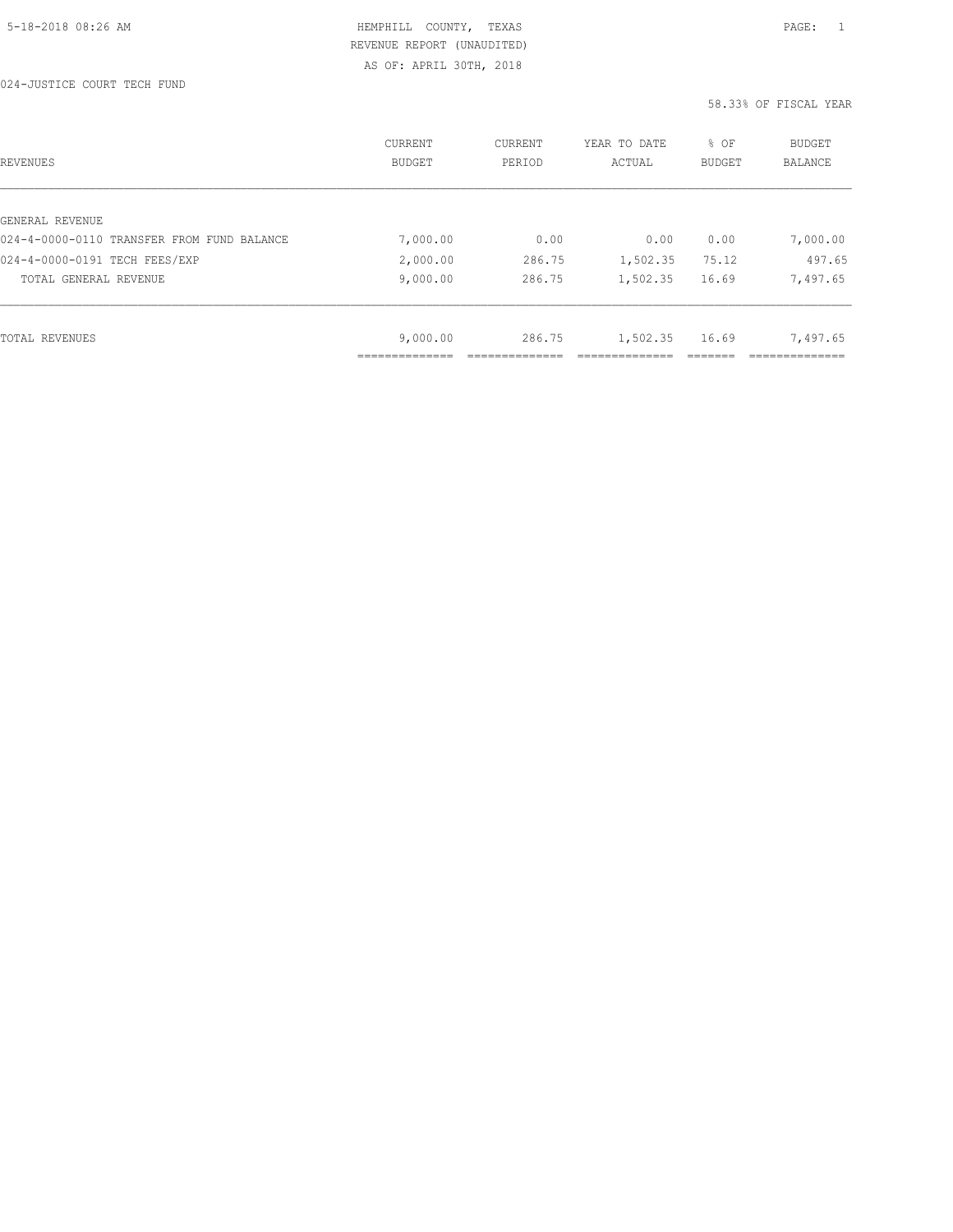AS OF: APRIL 30TH, 2018

| REVENUES                                   | CURRENT<br><b>BUDGET</b> | CURRENT<br>PERIOD | YEAR TO DATE<br>ACTUAL | % OF<br><b>BUDGET</b> | BUDGET<br>BALANCE |
|--------------------------------------------|--------------------------|-------------------|------------------------|-----------------------|-------------------|
|                                            |                          |                   |                        |                       |                   |
| GENERAL REVENUE                            |                          |                   |                        |                       |                   |
| 026-4-0000-0110 TRANSFER FROM FUND BALANCE | 0.00                     | 0.00              | 0.00                   | 0.00                  | 0.00              |
| 026-4-0000-0191 CLERK'S TECH FEES          | 1,500.00                 | 279.58            | 814.37                 | 54.29                 | 685.63            |
| TOTAL GENERAL REVENUE                      | 1,500.00                 | 279.58            | 814.37                 | 54.29                 | 685.63            |
|                                            |                          |                   |                        |                       |                   |
| TOTAL REVENUES                             | 1,500.00                 | 279.58            | 814.37                 | 54.29                 | 685.63            |
|                                            | ____________             |                   |                        |                       | ___________       |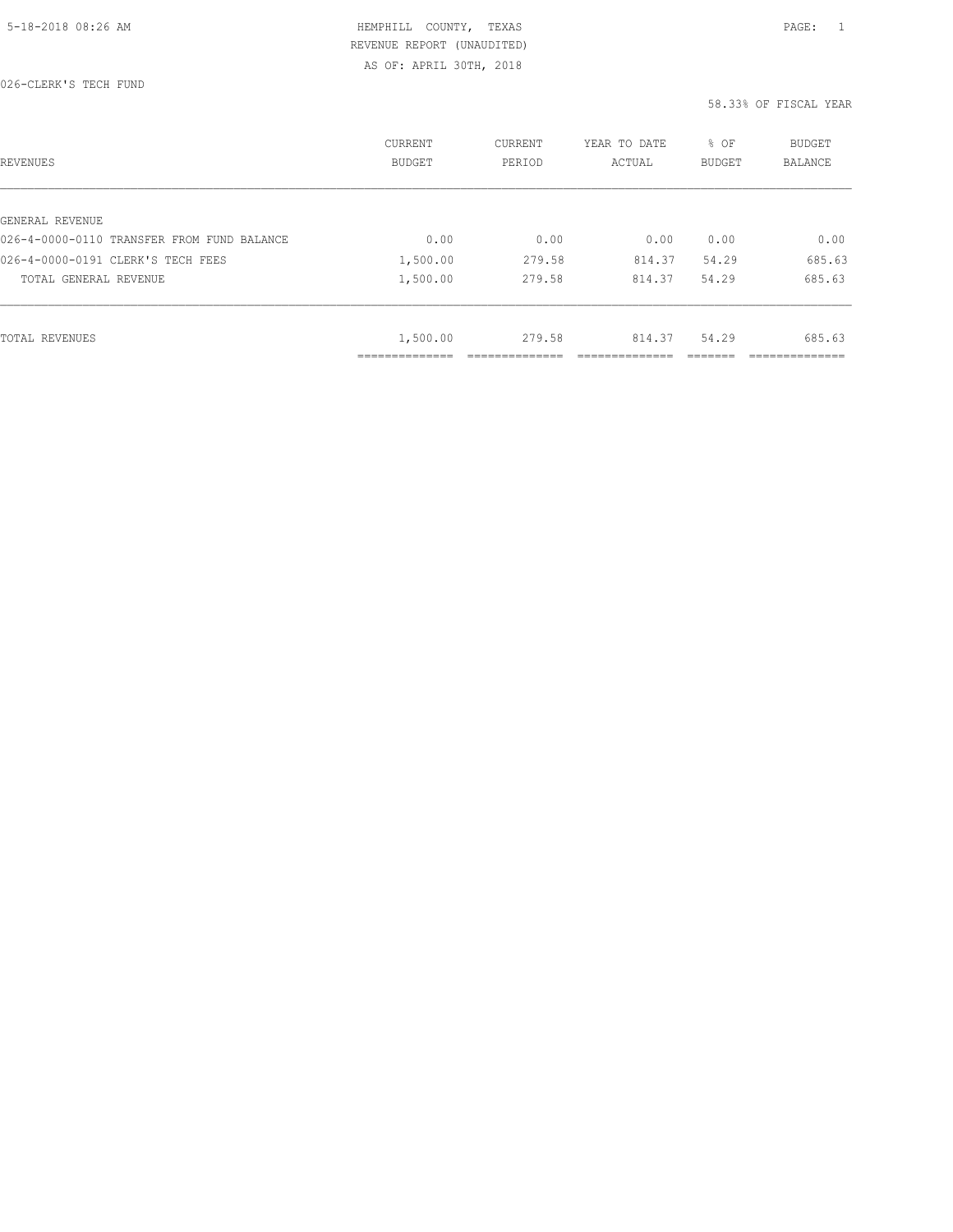029-PRETRIAL INTERVENTION FUN

| REVENUES                                   | CURRENT<br>BUDGET | CURRENT<br>PERIOD | YEAR TO DATE<br>ACTUAL | % OF<br>BUDGET | BUDGET<br>BALANCE |
|--------------------------------------------|-------------------|-------------------|------------------------|----------------|-------------------|
|                                            |                   |                   |                        |                |                   |
| GENERAL REVENUE                            |                   |                   |                        |                |                   |
| 029-4-0000-0110 TRANSFER FROM FUND BALANCE | 1,000.00          | 0.00              | 0.00                   | 0.00           | 1,000.00          |
| 029-4-0000-0330 PRETRIAL INTERVENTION      | 1,000.00          | 0.00              | 1,000.00               | 100.00         | 0.00              |
| TOTAL GENERAL REVENUE                      | 2,000.00          | 0.00              | 1,000.00               | 50.00          | 1,000.00          |
|                                            |                   |                   |                        |                |                   |
| TOTAL REVENUES                             | 2,000.00          | 0.00              | 1,000.00               | 50.00          | 1,000.00          |
|                                            | ____________      |                   |                        |                |                   |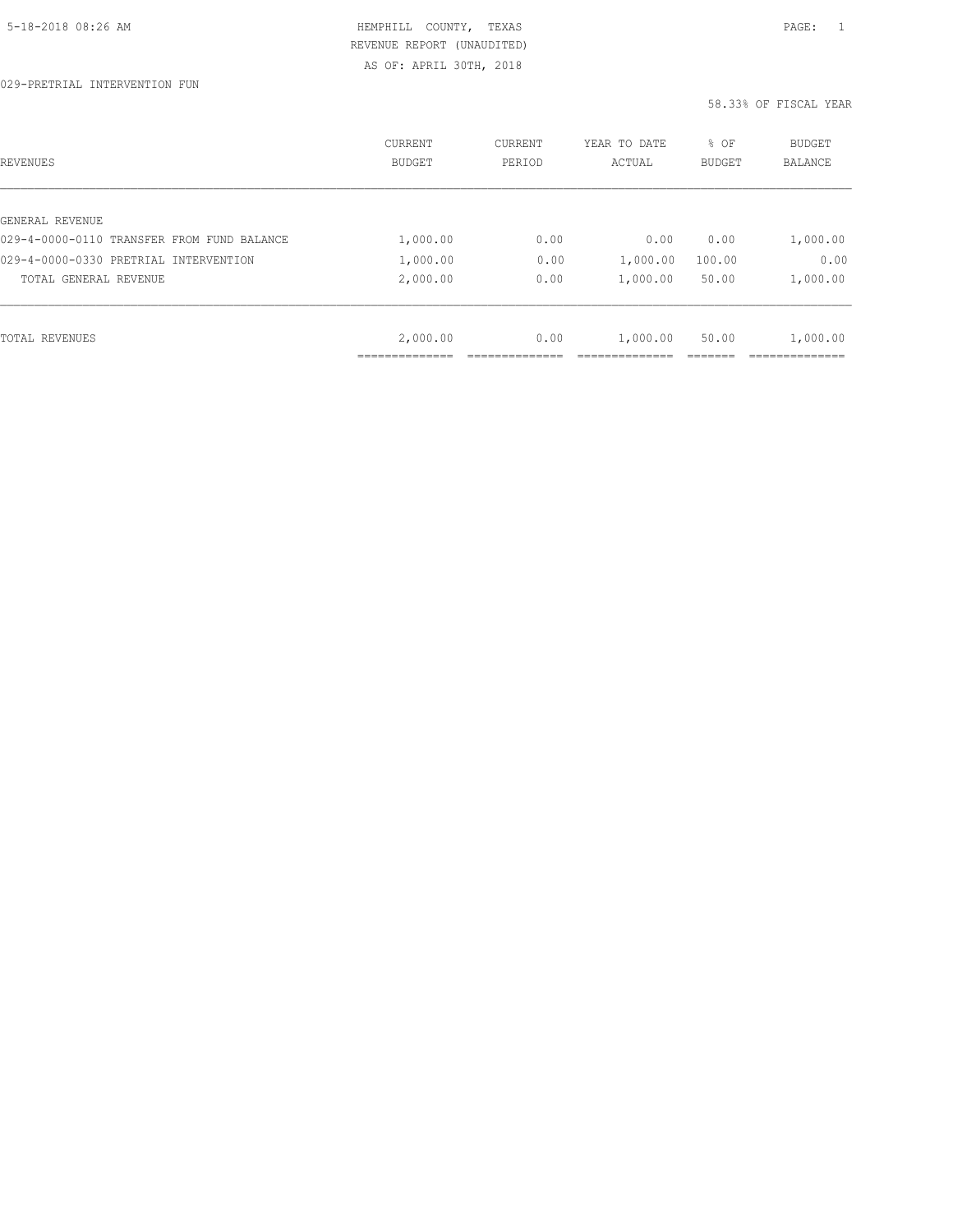032-CHK COLLECTION/CO ATTY

| REVENUES                                   | CURRENT<br><b>BUDGET</b>   | CURRENT<br>PERIOD | YEAR TO DATE<br>ACTUAL | % OF<br>BUDGET | BUDGET<br>BALANCE |
|--------------------------------------------|----------------------------|-------------------|------------------------|----------------|-------------------|
|                                            |                            |                   |                        |                |                   |
| GENERAL REVENUE                            |                            |                   |                        |                |                   |
| 032-4-0000-0110 TRANSFER FROM FUND BALANCE | 15,000.00                  | 0.00              | 0.00                   | 0.00           | 15,000.00         |
| 032-4-0000-0220 FEES-CHECK COLLECTION      | 500.00                     | 0.00              | 225.00                 | 45.00          | 275.00            |
| TOTAL GENERAL REVENUE                      | 15,500.00                  | 0.00              | 225.00                 | 1.45           | 15,275.00         |
|                                            |                            |                   |                        |                |                   |
| TOTAL REVENUES                             | 15,500.00                  | 0.00              | 225.00                 | 1.45           | 15,275.00         |
|                                            | -----------<br>----------- |                   |                        |                |                   |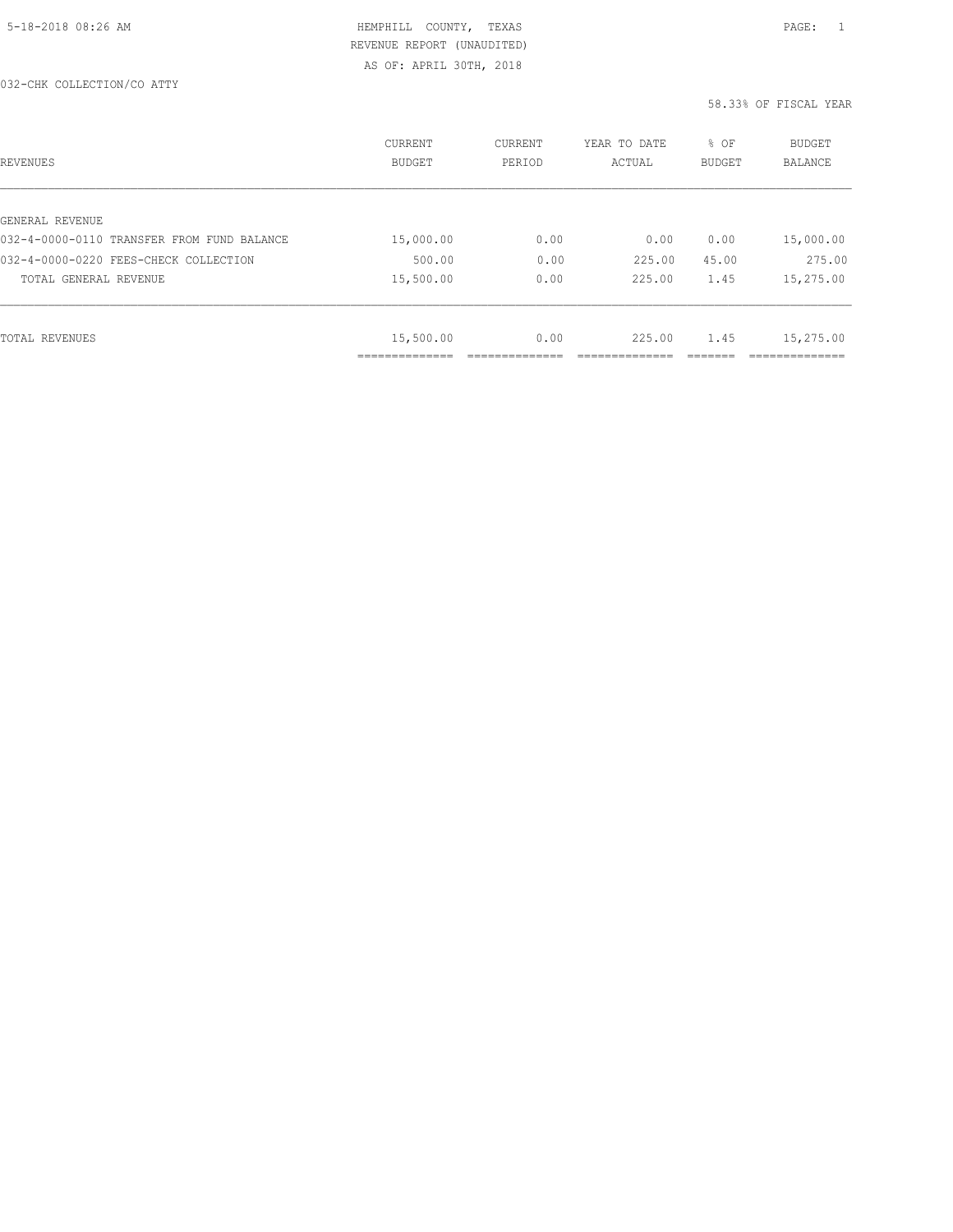036-ANNUAL LEOSE/LAW

| REVENUES                                   | <b>CURRENT</b><br><b>BUDGET</b> | CURRENT<br>PERIOD | YEAR TO DATE<br>ACTUAL | % OF<br>BUDGET | BUDGET<br><b>BALANCE</b> |
|--------------------------------------------|---------------------------------|-------------------|------------------------|----------------|--------------------------|
|                                            |                                 |                   |                        |                |                          |
| GENERAL REVENUE                            |                                 |                   |                        |                |                          |
| 036-4-0000-0110 TRANSFER FROM FUND BALANCE | 8,000.00                        | 0.00              | 0.00                   | 0.00           | 8,000.00                 |
| 036-4-0000-0440 STATE FEES                 | 2,000.00                        | 0.00              | 1,493.22               | 74.66          | 506.78                   |
| TOTAL GENERAL REVENUE                      | 10,000.00                       | 0.00              | 1,493.22               | 14.93          | 8,506.78                 |
|                                            |                                 |                   |                        |                |                          |
| TOTAL REVENUES                             | 10,000.00                       | 0.00              | 1,493.22               | 14.93          | 8,506.78                 |
|                                            |                                 |                   |                        |                |                          |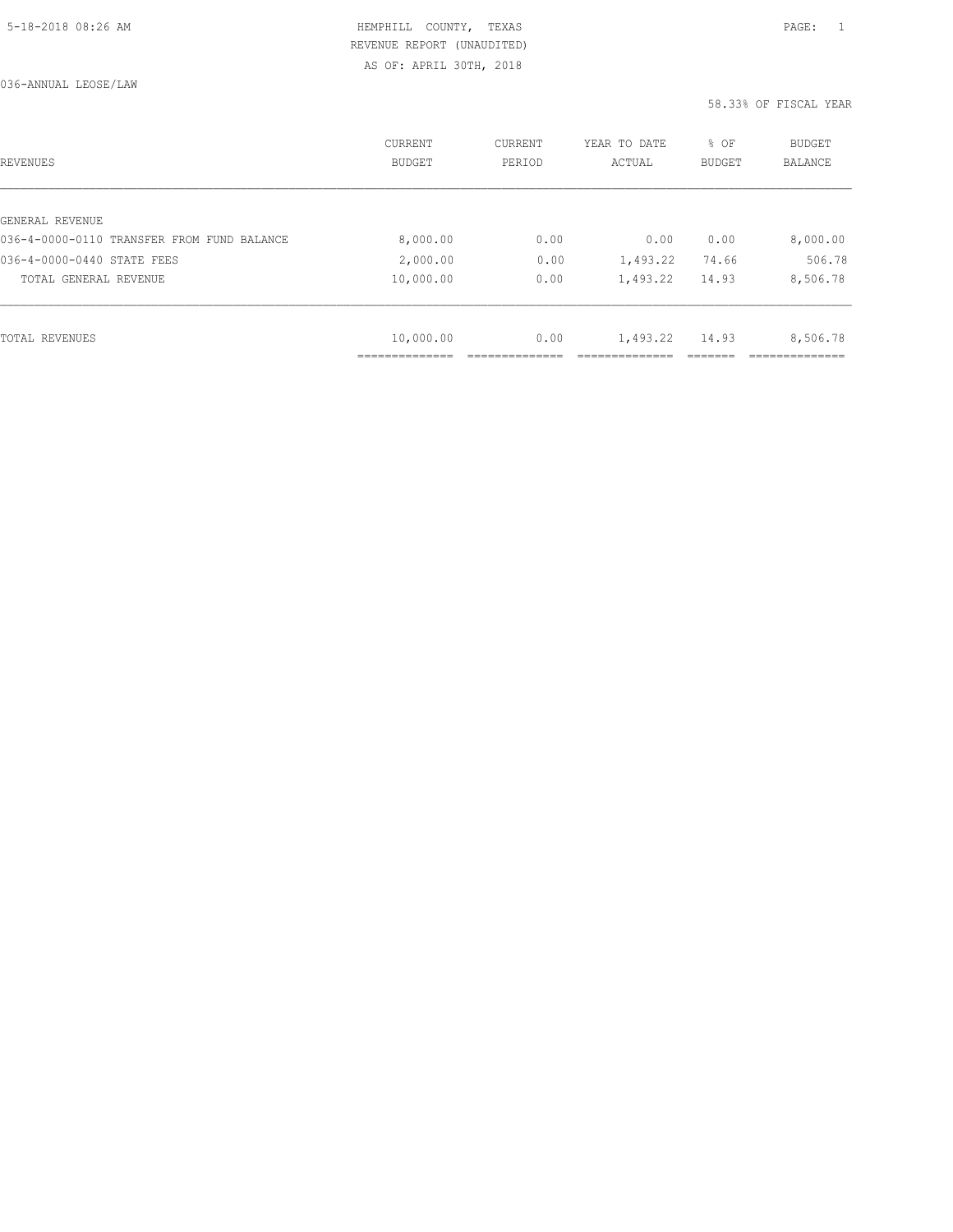046-SCAAP

| REVENUES                                   | <b>CURRENT</b><br><b>BUDGET</b> | CURRENT<br>PERIOD | YEAR TO DATE<br>ACTUAL | % OF<br>BUDGET | <b>BUDGET</b><br>BALANCE |
|--------------------------------------------|---------------------------------|-------------------|------------------------|----------------|--------------------------|
|                                            |                                 |                   |                        |                |                          |
| GENERAL REVENUE                            |                                 |                   |                        |                |                          |
| 046-4-0000-0110 TRANSFER FROM FUND BALANCE | 65,000.00                       | 0.00              | 0.00                   | 0.00           | 65,000.00                |
| 046-4-0000-0260 GRANT AWARD                | 6,000.00                        | 0.00              | 0.00                   | 0.00           | 6,000.00                 |
| TOTAL GENERAL REVENUE                      | 71,000.00                       | 0.00              | 0.00                   | 0.00           | 71,000.00                |
|                                            |                                 |                   |                        |                |                          |
| TOTAL REVENUES                             | 71,000.00                       | 0.00              | 0.00                   | 0.00           | 71,000.00                |
|                                            |                                 |                   |                        |                |                          |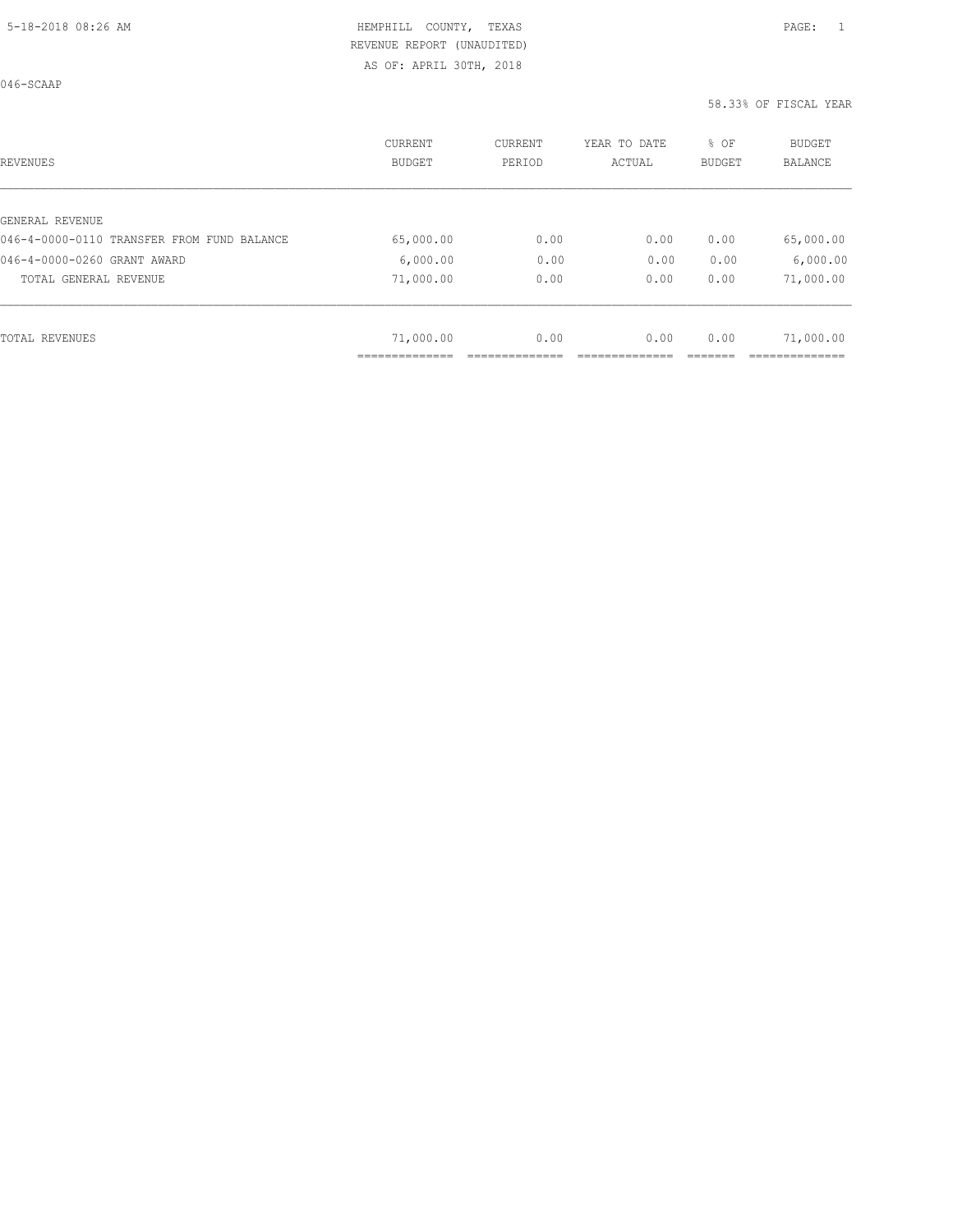AS OF: APRIL 30TH, 2018

| REVENUES                             | CURRENT<br><b>BUDGET</b> | CURRENT<br>PERIOD | YEAR TO DATE<br>ACTUAL | % OF<br>BUDGET | BUDGET<br>BALANCE |
|--------------------------------------|--------------------------|-------------------|------------------------|----------------|-------------------|
|                                      |                          |                   |                        |                |                   |
| GENERAL REVENUE                      |                          |                   |                        |                |                   |
| 047-4-0000-0401 SALES/COMMISSARY     | 0.00                     | 0.00              | 0.00                   | 0.00           | 0.00              |
| 047-4-0000-0500 MISCELLANEOUS INCOME | 0.00                     | 0.00              | 0.00                   | 0.00           | 0.00              |
| TOTAL GENERAL REVENUE                | 0.00                     | 0.00              | 0.00                   | 0.00           | 0.00              |
|                                      |                          |                   |                        |                |                   |
| TOTAL REVENUES                       | 0.00                     | 0.00              | 0.00                   | 0.00           | 0.00              |
|                                      | ------------             |                   |                        |                |                   |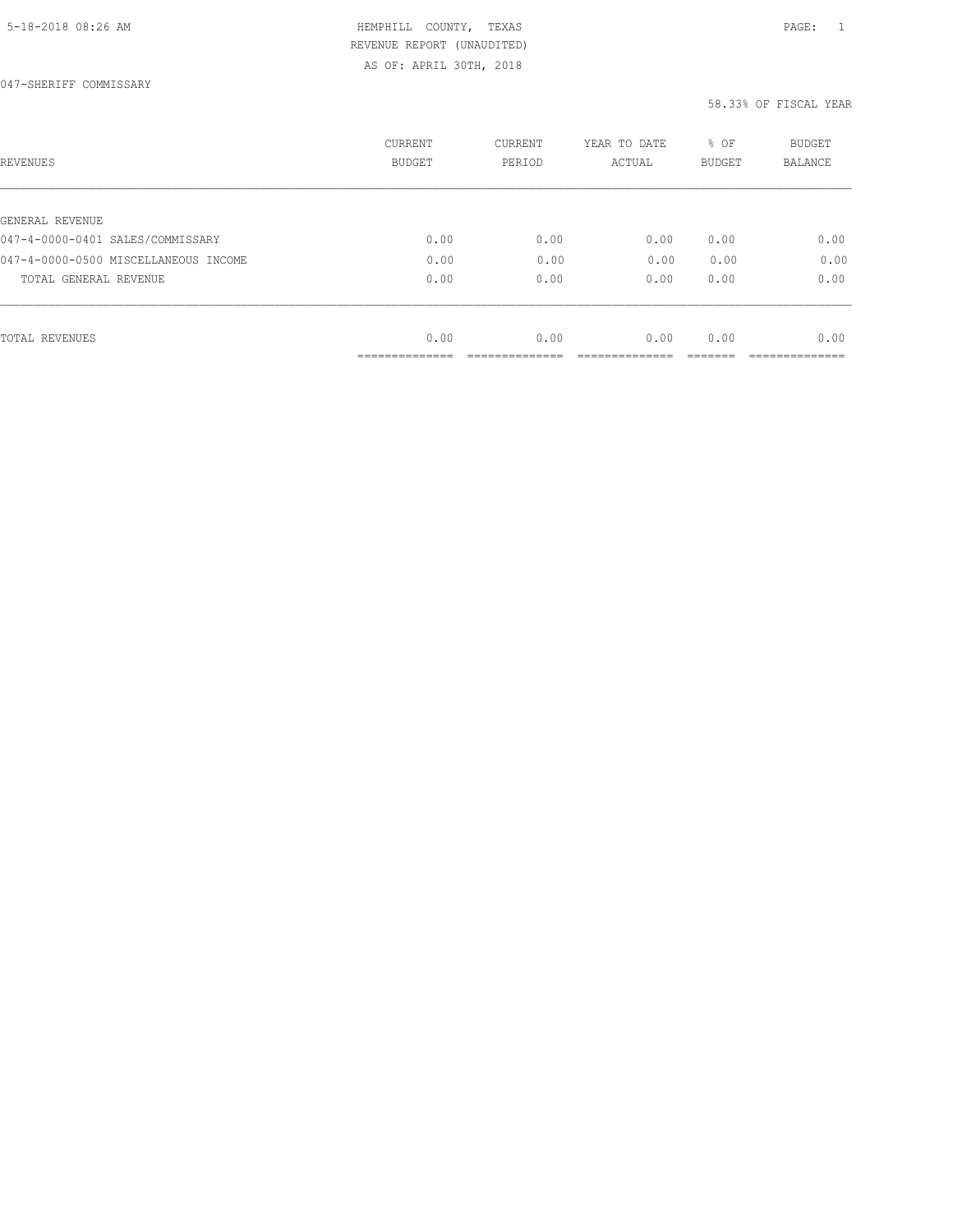# HEMPHILL COUNTY, TEXAS **Example 20:26 AM HEMPHILL** COUNTY, TEXAS REVENUE REPORT (UNAUDITED)

AS OF: APRIL 30TH, 2018

| REVENUES                              | <b>CURRENT</b><br><b>BUDGET</b> | CURRENT<br>PERIOD | YEAR TO DATE<br>ACTUAL | % OF<br>BUDGET | <b>BUDGET</b><br>BALANCE |
|---------------------------------------|---------------------------------|-------------------|------------------------|----------------|--------------------------|
|                                       |                                 |                   |                        |                |                          |
| GENERAL REVENUE                       |                                 |                   |                        |                |                          |
| 048-4-0000-0120 INTEREST              | 0.00                            | 0.00              | 0.00                   | 0.00           | 0.00                     |
| 048-4-0000-0401 PROCEEDS FROM SEIZURE | 0.00                            | 0.00              | 0.00                   | 0.00           | 0.00                     |
| TOTAL GENERAL REVENUE                 | 0.00                            | 0.00              | 0.00                   | 0.00           | 0.00                     |
|                                       |                                 |                   |                        |                |                          |
| TOTAL REVENUES                        | 0.00                            | 0.00              | 0.00                   | 0.00           | 0.00                     |
|                                       | -------------<br>______________ |                   |                        |                |                          |